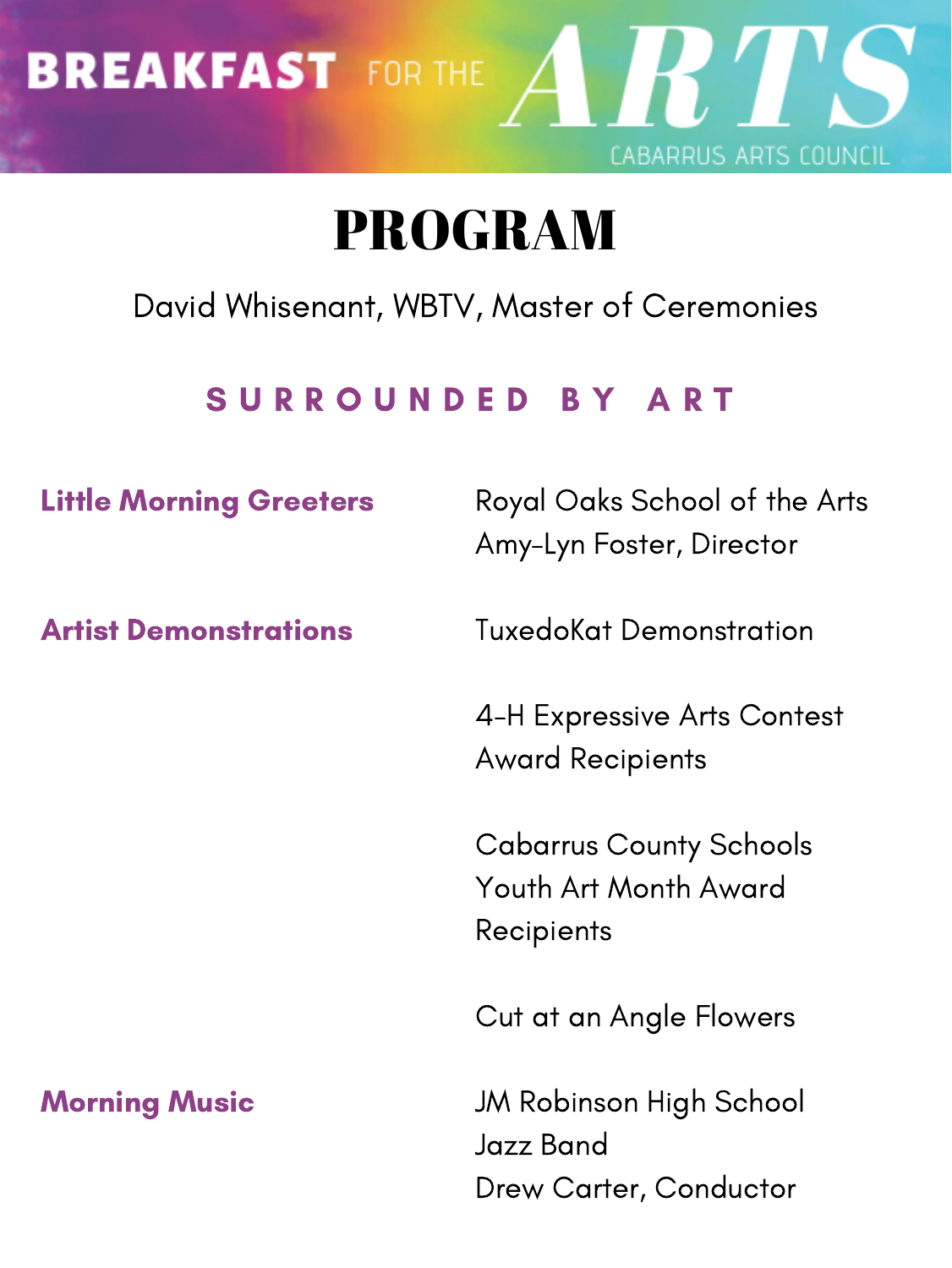# ENERGIZING OUR COMMUNITY THROUGH ARTS EXCELLENCE 2022 VIDEO

### "Circle of Life " The Lion King Jr.

Welcome

Invocation

#### Corporate Thanks

#### "Shadowland" The Lion King Jr.

Arts Council Address

Special Speaker

Royal Oaks School of the Arts Amy-Lyn Foster, Director

Brian Floyd Board Member

Tiffany Lassiter Board Member

Special Speaker/Performer Shane Manier, Poet & Artist

Karen Cobb, Board Chair Brian Floyd, Board Member

Royal Oaks School of the Arts Amy-Lyn Foster, Director

Liz Fitzgerald Executive Director

Angela Clark, Director for Spiritual Care and Education, Atrium Health Cabarrus